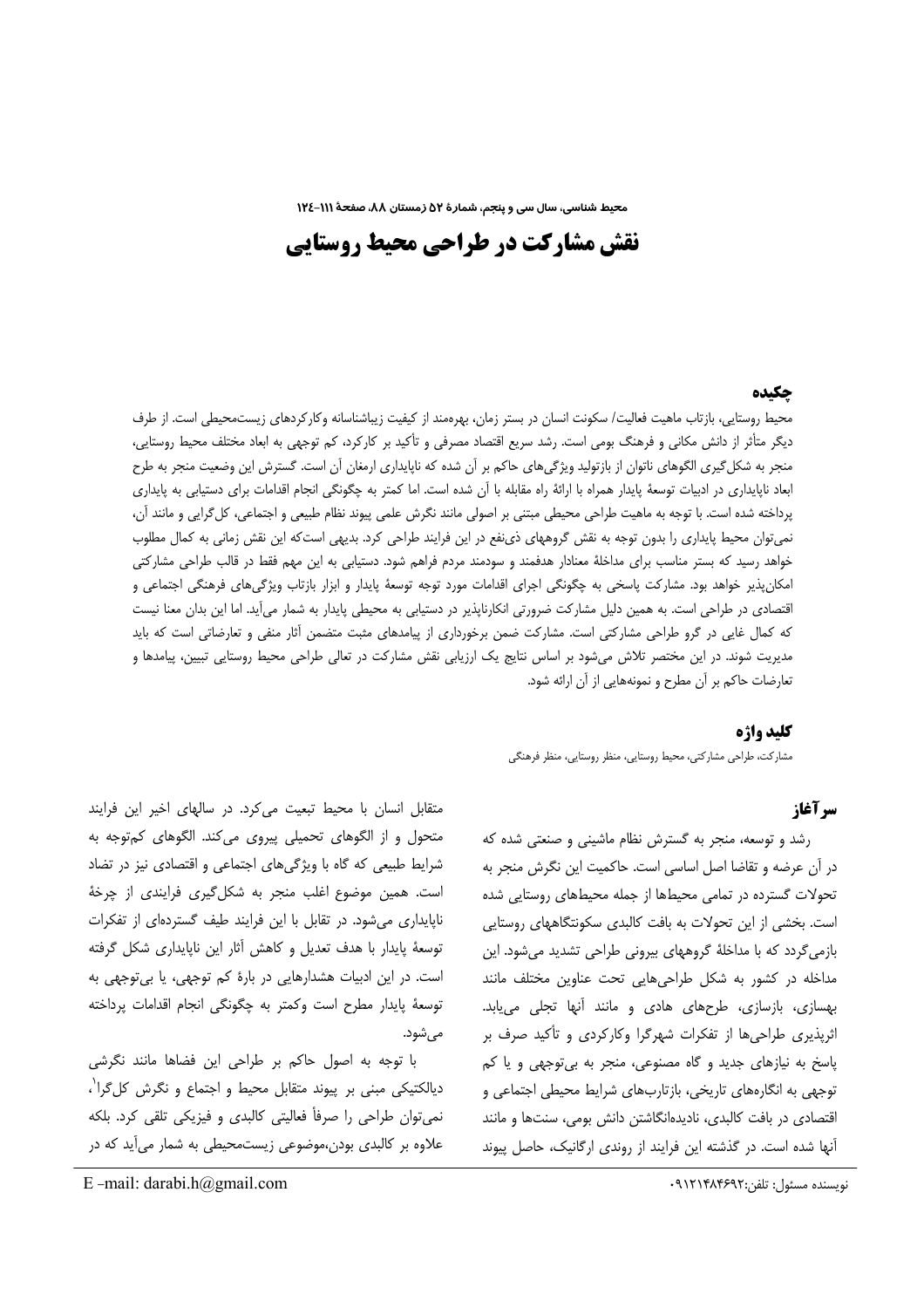ذات خود بازتاب فعاليت اجتماعي- اقتصادي است. اين فعاليت زماني از شرایط نسبتاً پایدارتری می تواند تبعیت کند که بازتابی از ویژگی های محیطی، اجتماعی- اقتصادی و در عین حال زیباشناختی باشد. این مهم هنگامی تجلی می یابد که در تعامل با مردم و دانش بومی باشد. مشارکت مردمی در این فرایند می تواند فراهم کننده بستر مناسب برای انعكاس ذهنيتها (نيازها و خواستهها و ...) و عينيتها (شرايط طبيعي، اجتماعی و اقتصادی و ...) باشد.

براساس ماهيت اين موضوع مي توان پاسخ سوال چگونگي دست یابی به پایداری در طراحی را در بهکارگیری مشارکت نیز جستوجو کرد. طراحی مشارکتی فعالیتی مبنی بر بازتوزیع قدرت در فعالیتهای طراحی میان طراحان و افراد و گروههای ذی نفع محسوب می شود که با درهم شکستن روش های طراحی سنتی؛ بستری مناسب را برای مشارکت مردم به شیوهای معنادار و عملی هدفمند بهمنظور پایداری محیطی فراهم میسازد. اما نباید فراموش کرد که طراحی مشارکتی چون شمشیری دولبه آثار و پیامدهای مثبت و منفی در بردارد که نیازمند مدیریت مناسب است. مدیریت مناسب زمانی شکل خواهد گرفت که طراح؛ ابتدا با مشارکت و سپس با پیامدها و آثار مشاركت آشنا بوده و از توانايي مديريت تعارضات بهرهمند باشد. به همین دلیل نیز در این تحقیق تلاش خواهد شد تا ضمن تبیین پیوند مشارکت و طراحی، آثار و پیامدها و در ادامه برخی از تعارضات روشهای مشارکتی ارائه شود.

# مباني نظري **پیوند طراحی و مشارکت**

هدف و حاصل طراحی، شکل گیری منظری خاص است. منظر بر اساس تعریف معاهدهٔ منظر اروپا، به عنوان محدودهای قابل درک توسط افراد است كه ویژگی های آن حاصل عمل و عكس العمل میان عوامل طبيعي، يا انساني تلقى مى شود ( Council of Europe,2000, (Selaman, 2006, Antrop, 2005).

ماهيت نيروهاي شكل دهندۀ منظر، آن را به دو منظر فرهنگي و طبیعی تفکیک می *ک*ند. منظر فرهنگی<sup>۲</sup> فضای محدودی است که عناصر انسانی و غیرانسانی، با هویت طبیعی واجتماعی درهم آمیختهاند. به عبارتی دیگر منظر فرهنگی نتیجه و حاصل توالی بازسازمان یابی زمین و ایجاد ساختار فضایی بهتر برای پاسخگویی به نیازهای در حال . (Vaccaroa,et al. 2008, Antrop, 2005) براساس این تعریف فضا و محیطهای روستایی را می توان نوعی منظر

فرهنگی نامید. منظر روستایی به عنوان منظر فرهنگی، حاصل فعالیت و نحوهٔ برخورد گروههای روستایی در عرصهای طبیعی \_ انسانی معین است

از تاثیر متقابل "محیط طبیعی" و "محیط فرهنگی" در روستاها فضای خاصی فراهم میاید که معرف یک عینیت جغرافیایی یا واقعیت مکانی-فضایی است (راهب، ۱۳۸۶). این چشمانداز دارای دو بعد اساسی است:

- ١- سيماى ظاهرى كه شامل وسعت، نحوة استقرار خانهها، زمین های زراعی و سایر ویژگی های کالبدی است.
- ٢- ريخت دورنى كه معرف نحوة سازمانٍپذيرى روابط و مناسبات اجتماعی– اقتصادی گروههای روستایی است.

این دو بر بستر طبیعی بر پا میشوند و با توجه به پیچیدگی روابط و مناسبات فرهنگی - انسانی ویژگیهای معینی به خود می گیرند، حاصل چنین فرایندی را می توان بافت روستایی نامید. بر این اساس در منظر روستایی نیروهای مختلف فرهنگی – تاریخی و اجتماعی – اقتصادی در برخورد با نیروها و عوامل محیط طبیعی موجب شکل گیری فعالیتها و سازمانبندی خاص تولید و نیز صورتبندی واحدهای اقتصادی میشوند. این روند مبنتی بر کنش متقابل سیمای ظاهری و ریخت درونی چشمانداز روستایی، به عنوان نوعی چشمانداز فرهنگی شکل میگیرد (سعیدی ،۱۳۸۷)که همراه است با:

- محيط با مردم؛
- گذشته با حالِ؛

- ویژگیهای طبیعی (زیبایی، طبیعت، میراث تاریخی) با ارزشهای مرتبط (اجتماعي و فرهنگي).

بنابراین می توان منظر فرهنگی را با فرم؛ مفهوم و کارکرد باز شناخت، و یا بر اساس دیدگاه "پایر" منظر فرهنگی متشکل از اجزای زير است:

۱– ساختار یا فرم منظر مانند کاربری اراضی طبیعی – فیزیکی و محیطی، یا پدیدههای ساخته شده انسانی که اغلب از نظر بصری قابل تشخيص است.

۲– کارکردهایی که توأم با فرایندهای بیوفیزیکی و استفاده انسانی است مانند خدمات زیستمحیطی و فضای زیست، کار و گذران اوقات فراغت.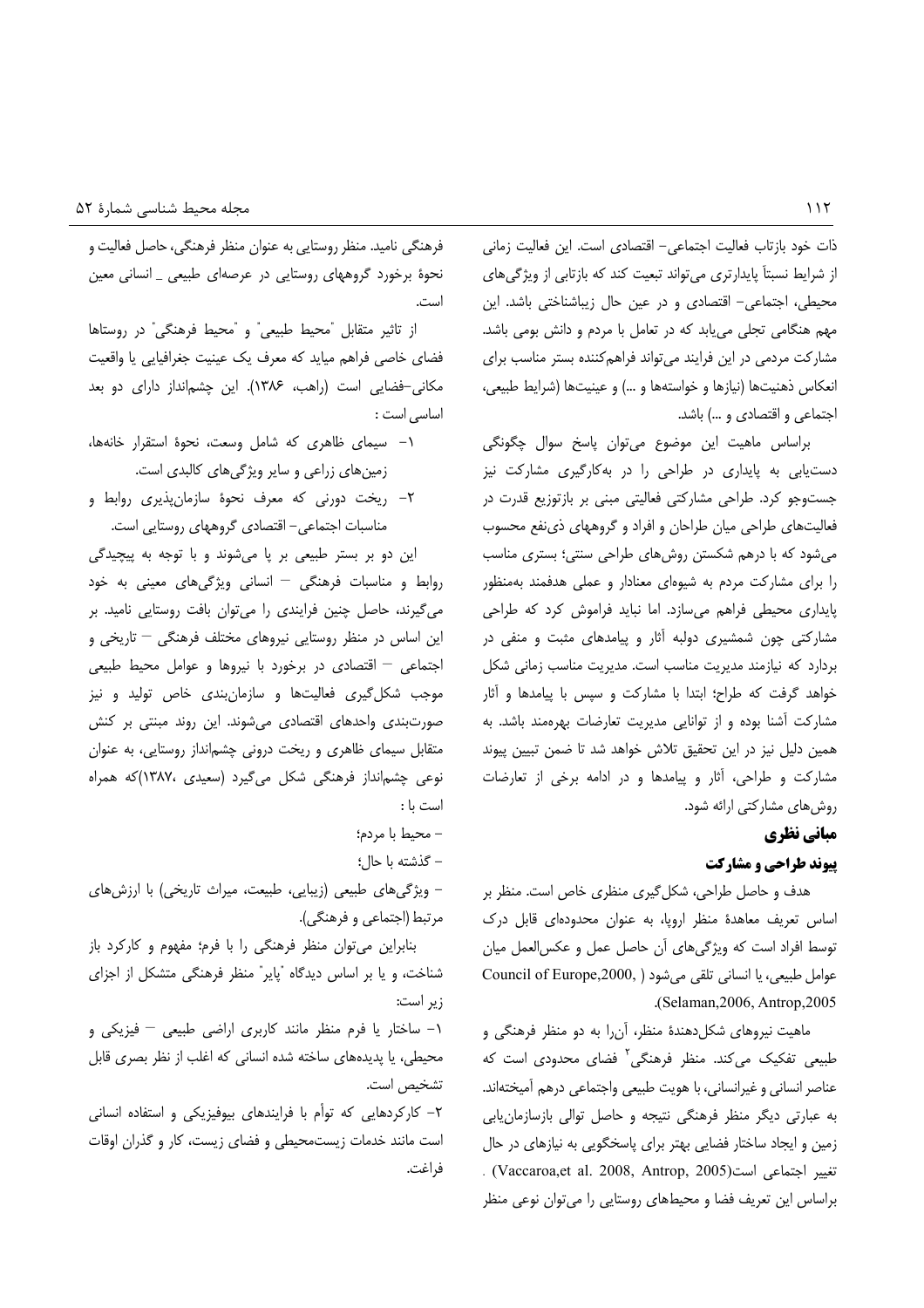٣- ارزشها يا معناها شامل كيفيت شناختى مانند ارزشهاى سيال منتسب به اجتماع، يا ويژگىهاى منظر كه به صورت بالفعل و بالقوه ضروری شمرده میشود و ارزشهای مادی مانند هزینههای نگهداری كشاورزى سنتى(Selaman, 2006).

بر همین مبنا نیز یونسکو سیمای فرهنگی را به سه گروه عمده تفکیک می کند که عبارتند از:

**الف**– منظر طراحی و ایجاد شده توسط انسان <sup>۲</sup>، همانند پارکها و باغهای طراحی شده با اهداف زیبایی شناسی، که اغلب توأم با یادمانهای مذهبی و تاریخی است.

**ب**– منظر تحول<sub>ن</sub>افته ارگانیگ<sup>۴</sup> که مبتنی بر ضرورتهای اجتماعي، اقتصادي، اداري، يا مذهبي توأم با واكنش به محيط طبيعي آن است. این منظر بر اساس فرایند تحول به دو زیر گروه طبقهبندی میشود: ۱- منظر بقا یافته قدیمی<sup>۵</sup> که فرایند تحول آن در گذشته به پایان رسیده اما در حال حاضر قابل رؤیت است.

۲- منظر تداومیافته<sup>۶</sup> که در بردارندهٔ نقش اجتماعی در جامعه معاصر توأم با روشهای زندگی سنتی است که فرآیند تحول آن تداوم دار د.

ج– منظر فرهنگی توأمان <sup>۷</sup>که شامل مناظر موجود در فهرس*ت* میراث فرهنگی جهان است (Rössler, 2003).

محیطهای روستایی کشور را می توان مصداق بارز منظرهای تداوم یافته تلقی کرد. محیطهایی که به دلیل شکل گیری فضای مصرفی سالهای اخیر دچار تحولات متعددی شدهاند ( .Antrop 2005, Meekes, and Vos,1999). در این فضا، منظر از فضای مولد به سمت منظری در حال تغییر است که با بنیان اقتصادی نو به اجتماع شهری پیوند خورده است. این پیوند موتور محرکهٔ تحول در منظر را فراهم ساخته است. همین امر مؤید آن است که با وجود تلاشهای انجام شده، توسعهٔ آن پایدار نیست. فرسایش بیولوژیکی و زیبایی شناسانه منظر و از دیدگاه علوم اجتماعی، افزایش شهرنشینی با ویژگیهای حاکم بر آن و جایگزینی ساختار مدرن و شهری به جای ساختار سنتی و روستایی نماد این عدم پایداری است Linehan, and) Meir, 1998, Buchecker, et al., 2003).

تحولاتي در حال وقوع است كه الزامأ از روندي مطلوب برخوردار نیست. رواج نگرش و دیدگاههای نو توسعهٔ کالبدی روستاها منجر به ایجاد ساختاری متفاوت در بافت و کالبد روستایی شده است. سازمان كالبدى سكونتگاهها بهدلايل عدم تسلط طراحان (معمار) به طراحى روستا، بي اعتنايي به هويت كالبدى محيط، ترويج الگوهاى غيربومي،

ضعف در بهرهگیری از ظرفیتهای محیطی، از هم گسیختگی و اغتشاش در کالبد معماری و فضاهای جمعی، بیتوجهی به لزوم هماهنگی و ایجاد زبان مشترک طراح با مردم و ایجاد تغییرات غیرضروری دستخوش تغییراتی عمده شده است (علیالحسابی ،١٣٨٧). منظر مطلوب، تجلي گاه مادي تعامل انسان و محيط توأم با ارزشهای انسانی در زمان، مکان و ارزشهای محیطی است. بدیهی است که دستیابی به وضعیت مطلوب در منظر و مداخله در آن، وابسته به ارزشهای اجتماعی است (Vaccaroa, and Norman, 2008). این ارزشها سرچشمه گرفته از دانش، هویت، سنتها و مانند آن است. در حالت طبیعی، نمادها و ارزشها طی زمان و متأثر از شرایط طبیعی و مکانی، عینیت کالبدی یافته و به شکل ارگانیک در منظر انعکاس می یابند. بنابراین توجه به محیط اجتماعی\_ اقتصادی به موازات محیط طبیعی ضروری است. بنابراین زمانی امکان طراحی پایدار و مطلوب وجود خواهد داشت که علاوه بر رعایت مسائل زیست محیطی؛ به نکات زیر نیز توجه شده باشد:

- براساس نگرش دیالکتیکی، توسعهٔ فردی ( هویت، ارزشها و نیازها) در تبادل با محیط طبیعی و اجتماعی به دست میآید. بنابراین جامعه و منظر به عنوان نتيجة فرايند تبادل پوياى بين افراد و محيط آنها درک میشود. به عنوان یک قاعده، برنامهریزی منظر زمانی به اهداف خود دست خواهد یافت که بتواند با افراد محلي، افراد ذي نفع و ... مشاركت نمايد. بدیهی است اگر عوامل اجتماعی و انگیزشی با برنامهریزی منظر، حفاظت از طبیعت و اکولوژی يكپارچه نشود، فقط نيمي از وظيفهٔ برنامهريزي صورت گرفته و طرد برنامه در سطح محلی جای تعجبي نخواهد داشت(Luz, 2000).
- طراحی مبتنی بر کل گرایی است. اساس کل گرایی مبتنی بر نگرش سیستمی به پیوند میان نظامهای انسانی و طبیعی است که می تواند به مفهوم کلیت اكوسيستم انساني به عنوان بالاترين سطح از پیچیدگی تحول طبیعی و سلسله مراتب اکولوژیکی در سطح زمين واقعيت و عينيت بخشد.
- برنامهریزی (طراحی) در ذات خود یک فعالیت اجتماعی است. با اجرای طراحی، آنها تبدیل به بخشی از فرایندهای تاریخی می شوند. بر این اساس هر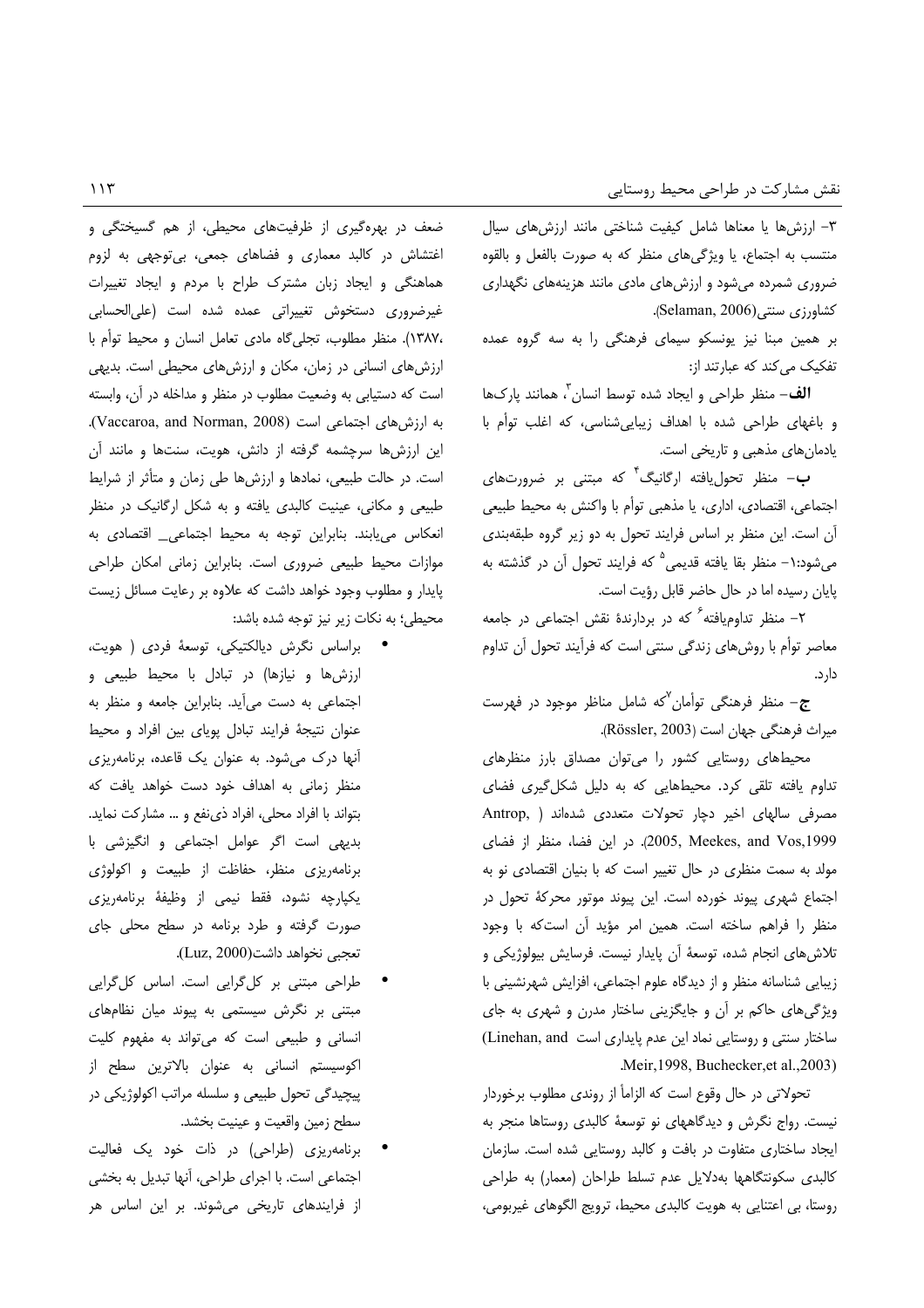اقدامی در مقطعی زمانی تبدیل به نشانهای میشود که می تواند هدایت کنندهٔ اقدامات بعدی باشد. بنابراین به هر میزان این نشانه در مقطعی از زمان کاملتر باشد گامهای بعدی از کمال بیشتری برخوردار خواهند شد. چنان که مک کی اشاره می کند که محیط، حاصل تولید تاريخ است (Marcucci, 2000).

- پایداری تعامل میان اجتماع محلی و زمین فقط از طريق مداخله دولت( افراد بيروني) امكان پذير نيست. به عبارت دیگر تعامل میان این دو به تداوم مداخله اجتماع محلی بستگی دارد. اتحاد روح اجتماع محلی برای حفاظت از تنوع زیستی توأم با استفاده پایدار از منابع در بستر ناحیهای، روش حیاتی برای اطمنیان از پایداری و بقای کارکردهای اکولوژیکی و خدمات و مداخله افراد ذی:فع است که با چارچوب مشروع اجتماع محلى تطابق دارد (Stenseke, 2009). براساس مطالعات انجام شده توسط شولتز و ديگران این نتیجه استنتاج میشود که اثربخشی مداخلات مختلف، به ویژگی های جامعه که برنامه در آن اجرا می شود بستگی کامل دارد. بنابراین استراتژی انتخابی باید مبتنی بر خروج ضروری مورد نیاز و ویژگی (Matthies, and Krumker, جمعيت هدف باشد  $.2000$ ).
- فشارهای وارده بر منظر مرتبط با شهرگرایی، بهبود زيرساختها افزايش تقاضا براى كذران اوقات فراغت، حفاظت از محیط و سایر موارد مشابه است. از این رو پویایی و پایداری کیفیت منظر تنها زمانی تضمین خواهد شد که دیدگاههای تمامی فعالان عرصهٔ منظر مانند کشاورزان، مدیران کشاورزی و منابع آب، پیشتازان گذران اوقات فراغت، برنامهریزان فضایی و دیگران مورد توجه قرار گیرد (Meekes,and Vos, 1999).
- بنیان های اقتصادی پیش شرط اصلی برای پایداری .(Meekes, and Vos, 1999).
- توسعهٔ منظر امروزین تک جهتی نیست و ویژگیهای آن عبارت است از تغییر سریع در تولید و فناوری اطلاعات، به همین ترتیب تقاضا از سوی جامعه که

بنیان اقتصادی منظر را تغییر می دهد ( Meekes and .(Vos. 1999)

بسیاری از راه حلهای مشکلات، ریشه در سطح محلی دارند و اهداف در سطوح بالا زمانی قابل دستیابی است که فعالان محلی و ناحیهای از آن حمايت كنند (Meekes and Vos, 1999). مجموع شرایط دلالت بر آن دارد که برنامهریزی و طراحی هنگامی می تواند به سمت تعالی و کمال مطلوب رهنمون شود كه ضمن أگاهى از ارزشها و سرمایههای طبیعی، اجتماعی ــ فرهنگی، اقتصادی و محيط مصنوع، از آنها به نحو مطلوب بهرهمند شود. از سوی دیگر در هر یک از عرصههای فوق نقشآفرینان مختلف با قواعد متنوع حضور داشته و بر أن اثرگذارند. طراحي منظر پايدار مستلزم فراهم ساختن بستر مناسب برای حضور این نقش آفرینان و انعکاس صدای أنها در عرصه طراحی است. مشارکت مؤثرترین ابزاری است که می تواند بستر مناسب برای تدوین راهبردها، شناسایی نیازهای محلی و منظر، شناسایی منابع و ارزیابی امکانات، تعیین نیازها، طراحی، توسعه، اجرا و سپس نگهداری و حفاظت از آن را فراهم سازد. با مشاركت مردم محلى و نقش أفرينان مؤثر در اين عرصه، شرايط مناسبي مي تواند برای پایداری محیط و منظر روستایی پدیدار شود.

#### سابقة مشاركت

مشارکت طی دهههای اخیر به موضوع مهمی در برنامهریزی منظر تبدیل شده و تقاضا برای مشارکت مردمی و افراد ذی نفع بویژه توأم با بحثهای توسعهٔ پایدار و منظرهای چند کارکردی افزایش یافته است (Buchecker, et al. , 2007). شکل گیری مشارکت به موضوعاتی مانند دموکراسی، انتقاد از فرایندهای رشد و توسعه، آثار انقلاب سبز و مانند أن باز مىگردد. اما مشاركت مرتبط با منظر به افزایش اطلاعات اجتماعات محلی در ابتدای دههٔ ۱۹۶۰ باز می گردد که منجر به درگیری مستقیم مردم در تعیین و تعریف محیط آنها خواهد شد و با افزایش حس مسئولیت اجتماعی، حرکات جدیدی شکل میگیردد. مشارکت تحت تأثیر مدل برنامهریزی و مداخلهٔ تدافعی "پل دیویدف" شکل گرفته و بسیاری از طراحان و برنامهریزان متخصص اقدامات سنتی را رد کرده از مسائلی همچون توسعهٔ مجدد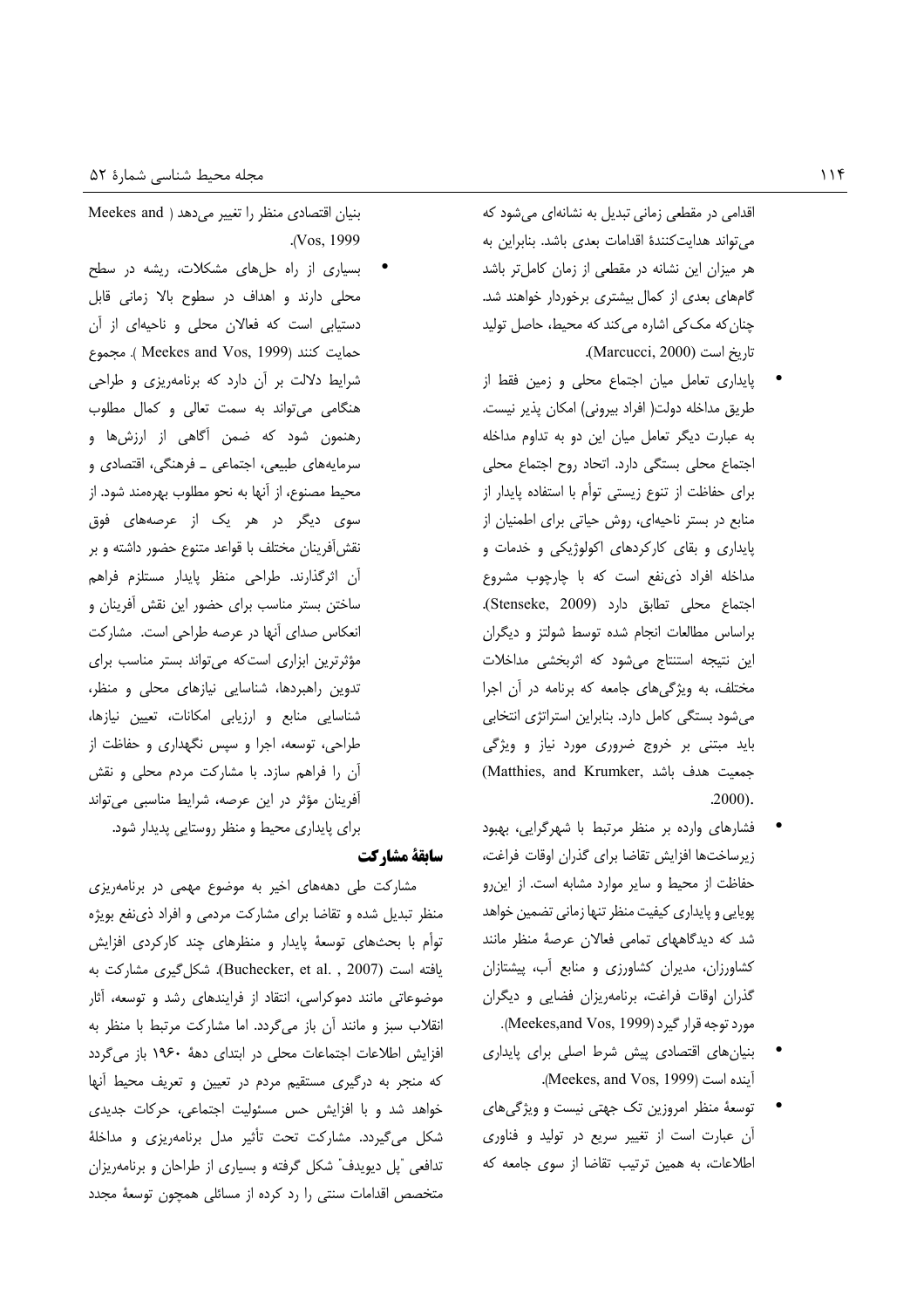شهری؛ حقوق شهروندان فقیر و توسعه روشهای مشارکت شهروندی دفاع كردند.

برنامههای ملی دههٔ ۱۹۶۰ مانند برنامهٔ اجرای اجتماع محلی و شهر نمونه، مشارکت شهروندان را بهبود بخشیده و برنامههای مشارکتی را تشویق کرد. با این برنامه افراد خارج از چرخهٔ برنامهریزی مجاز به تصمیم گیری در باره برنامهها و بار مالی آنها شدند. شهروندان حق مشارکت در فرایندهای برنامهریزی و اجرا را یافتند. در ایالات متحده ایدهٔ طراحی مشارکت در دههٔ ۱۹۷۰ پدیدار شد که در آن مداخله و مشارکت کاربران نهایی و همچنین شهروندان داوطلب تبدیل به موضوعی کلیدی شد.

آزادی و حق تصمیم گیری در امریکا شکل دهندهٔ بنیان های دموكراسي و همچنين حق مشاركت مردمي است (Sanoff, 2007). در سالهای بعد گسترش کاربرد مشارکت منجر به ارائهٔ تعاریف متفاوتی از مشارکت با دو برداشت کلی مشارکت به عنوان ابزار و هدف شد. در تلقی اوّل، مشارکت به عنوان ابزاری است برای رشد آگاهیهای اجتماعی و تشویق پیشگامی در فعالیتهای محلی، به نحوی که ساختار تصمیم گیری محلی باید مداخلهٔ بومیان در موضوعاتی را که بهطور مستقیم با نیازهای آنان مرتبط است تشویق و تسهیل کند. ,Omiya) 2000, United Nation, 1990, Bass, 1995, Sammuel, 1987) برداشت دوم مشاركت را به عنوان هدف تلقى و آنرا تعريف مى كند. از جمله طرفداران این گروه میتوان به کمیسیون اقتصادی أمریکای لاتين (اكلا)، اوما ليله Uma Lele ، اويف Uphoff، كوهن Kohen، پیرس Pears رابرت چمبرزChambers، پل ساموئل Sammuel رحمان، گورالدو Guaraldo پیتر اوکلی، Okli کلی Kelly و (ECLA, 1973 اشاره کرد) Story, 1999 استورى Uma, 1975, Kohen & Uphoff, 1979, Rahman, 1981, Pears, 1979, Chambers, 1994, Kelley, and Vlaenderen, .1995, Guaraldo, and Mourisa, 1996, Story, 1999).

در این برداشت، مشارکت به عنوان مجموعهٔ روشها و فرایندها، نگرشها و فعالیتهایی گفته میشود که منجر به افزایش تواناییهای مردم شده و در کنترل عوامل تأثیر گذار بر محیط زندگی؛ آنها را پاری می کند. در فرایند طراحی مشارکتی نگرش به مشارکت از دو زاویه قابل بررسی است:

> – مشاركت با محورى بودن برنامهريزان /طراحان، – مشاركت با محورىبودن مردم.

از زاویه دید اول انگیزه مشارکت مردم عبارت است از افزایش احتمال موفقیت پروژه در دستیابی به اهداف. مشارکت مردم به صورت فعال در برنامهریزی و اجرا تضمین موفقیت را افزایش خواهد داد. مشارکت، پذیرش موضوعات ترویج شده توسط افراد غیر بومی را تسهیل می کند، ضمن این که امکان بهرهبرداری از دانش و نیروی کار بومی، کمکهای مالی و انواع همپاریها را افزایش داده و به کاهش هزينهٔ اجرا منجر مي شود.

از زاویهٔ محوری بودن مردم، مشارکت ابزار و هدف محسوب می شود. مشارکت ابزاری است برای دستیابی به نیازهای مشخص شده محلی و بازتوزیع منابع محدود. اما در ذات خود دارای ارزش و فرایند توانمندسازی افراد از طریق افزایش ظرفیت مدیریت محلی، افزایش اطمینان به ظرفیتهای بومی و افزایش آگاهی های مشترک است (Michener,1998). نظریهها و اقدامات عملی تواناییهایی مشارکت را در پنچ جمله زیر خلاصه کردهاند:

۱– برای حل مشکلات طراحی و برنامهریزی هیچ راه بهتری وجود ندارد.

٢– تصميمات متخصصان الزاماً بهتر از تصميمات غيرمتخصصان نىست.

٣– وظيفه برنامهريزي مي¤واند شفاف شود.

۴– تمام افراد و گروههای ذی نفع می باید در فضای آزاد گرد هم آيند.

۵– فرایندها تداوم داشته و بهطور دائم در حال تغییرند ,APA)  $.2006)$ 

بدیهی است که طراحی نیز از مباحث مشارکتی و اصول حاکم بر آن متأثر است. نتايج مثبت مشاركت موجب شده است تا استفاده آن در طراحی منظر نیز ضرورت یابد. بهکارگیری مشارکت در فرایند طراحی منظر، فرصتهای مناسبی برای استفاده از امکانات و توانایی های مکانی و مردم برای شکل دهی به منظر پایدارتر را فراهم مے ،سازد.

بر این اساس لزوم آموزش به مردم بهمنظور حفظ و ایجاد تغییرات مثبت در محیط روزانه، مدیریت منافع متضاد اقتصادی و اجتماعی مردم و گروههای محلی، فشارهای شدید بیش از ظرفیت محیط، ضرورت توانمندسازی مبتنی بر مشارکت در طراحی بهمنظور یایداری، وجود بازیگران مختلف توأم با روابط خاص آنها با محیط، بهرهگیری از دانشهای مختلف توأم با دیدگاه و آرای مردم، مشارکت و به کارگیری آن را در فرایند طراحی الزامی می سازد.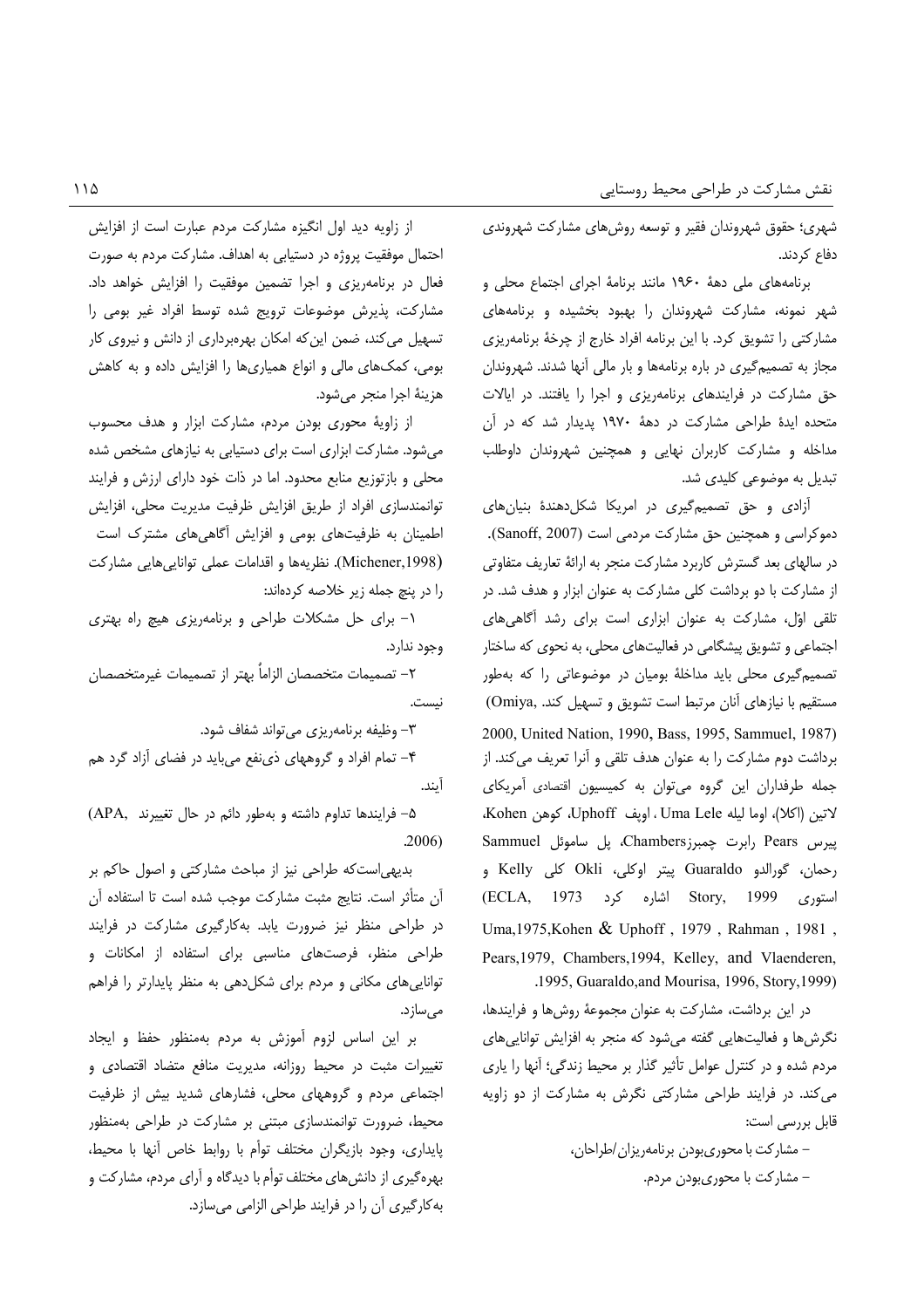مهمترین تجربه این شکل از طراحی عبارت است از این که طراحی مشارکتی چالشها و فرصتهای جدیدی را مرتبط با توسعهٔ انسانی برای تمامی ذی نفعان ایجاد می کند Carroll, and .Rosson, 2007)

## سطوح مشاركت

با توجه به برداشتهای متفاوت، طبقهبندی بسیار متفاوتی نیز از (Guaraldo,and Marisa, سطح و ماهيت مشاركت ارائة شده است 1996, Michener, 1998, Bass, 1995, Eklund, 1999, Dijnenburg, and Nhantumbo, 2002) كه از حداقل كمك افراد ذي نفع به انجام پروژه مي تواند آغاز تا آخرين سطح آن يعني توانمندسازی<sup>۸</sup> تداوم داشته باشد.

مهمترين گونهشناسي مشاركت ، طبقهبندي "آرنشتاين" است. او به طیفی ۸ سطحی از مشارکت به عنوان نردبان مشارکت اشاره می کند (نمودار شمارهٔ ۱). مشارکت از نظر او بدون بازتوزیع قدرت مفهومی ندارد. او تیپولوژی مشارکت را بسط داده و بر مبنای میزان گسترش قدرت شهروندان، هر بخش را از یکدیگر تفکیک می کند. مراحل پایینی نردبان مشارکت به عنوان مرحله غیرمشارکتی تعریف میشود که اهداف واقعی، نه توانمندسازی مردم بلکه امکان آموزش افراد .<br>فاقد قدرت توسط افراد صاحب قدرت است. یلههای سوم و چهارم به عنوان ٌ سطوح نمادين ٌ ؓ به فقرا امكان می دهد صدای دیگران را شنیده و صدایشان شنیده شود. با وجود این فقدان قدرت باعث میشود که آنها مطمئن باشند نگرش های آنان توسط قدرتمندان مورد بی|عتنایی قرار خواهد گرفت.



نمودار شمارة (1): طبقه بندي آرنشتاين از مشاركت (Eklund, 1999)

امید بخشی سطح بالاتری محسوب شده و به افراد اندکی بیشتر از مرحلهٔ سطح نمادین امکان مداخله میدهد ولی هنوز قدرت تصمیم گیری به افراد در رأس قدرت محدود میشود. افراد در مراحل بالاتر تا حدودی درگیر تصمیم گیری می شوند. همیاری به افراد اجازه مذاکره و تعامل با دارندگان قدرت سنتی را میدهد. در سطح قدرت نمایندگی و شهروندی بهطور مشخص دولت کنترل شده و در این مرحله شهروندان فاقد قدرت، کرسی های تصمیم گیری را کسب میکنند، یا قدرت مدیریتی به دست میآورند (Eklund, 1999).

علاوه بر این اشکال دیگری از طبقهبندی مشارکت وجود دارد که به می توان به طبقهبندی کوهن و اوپف، وایت، دشلر و ساکس و دیگران اشاره کرد (Michener, 1998).

طراحی نیز از چارچوب کلی حاکم بر طبقهبندیهای فوق بهدور نیست و در عمل درک و فهم مشارکت طیف وسیعی از روابط قدرت و سطح اثرگذاری مردم محلی را در بر میگیرد. مشارکت برای توضیح سطوح مختلف؛ از ارائهٔ اطلاعات، ارتباطات یکطرفه نمایندگان دولت با مردم، وتا كنترل شهروندى را مى پوشاند. در نهايت مشاركت به مفهوم تفویض قدرت مدیریت به اجتماعی محلی است که توضیحدهندهٔ طیفی از اشکال ممکن مشارکت محلی در مدیریت سیمای سرزمین به شرح زير است:

- **حداقل مشارکت<sup>۱۰</sup>** که در بردارندهٔ اطلاعات، یا فرایندی از مشاوره است. در این مرحله نمایندگان بیرونی، مسئله و راه حل آن را تعریف کرده و الزامی به تعديل آن بر اساس واكنش مردم ندارند
- **مشارکت با مشوقهای مادی<sup>۱۱</sup> که در آن مردم** به وسیله فراهم کردن منابع مانند نیروی کار، یا دسترسی در مقابل مشوق های مالی مشارکت می کنند.
- **مشارکت متقابل و فعال<sup>۱۲</sup>** جایی که مردم با ورود به مرحلهٔ تحلیل مشارکت می کنند که منجر به برنامه اجرایی و افزایش ظرفیت اجتماعی، نهادی و افزایش کنترل اجتماعی می شود.
- **تحرک درونزا<sup>۱۳</sup>** که در آن مردم محلـی مـستقل از نهادهـای بیرونـی پیـشگام شـده انـد (Stenseke (2009. دراين روش مردم بدون مداخله نهادهاى بيروني اقدام به طراحي و مديريت محيط مي كنند.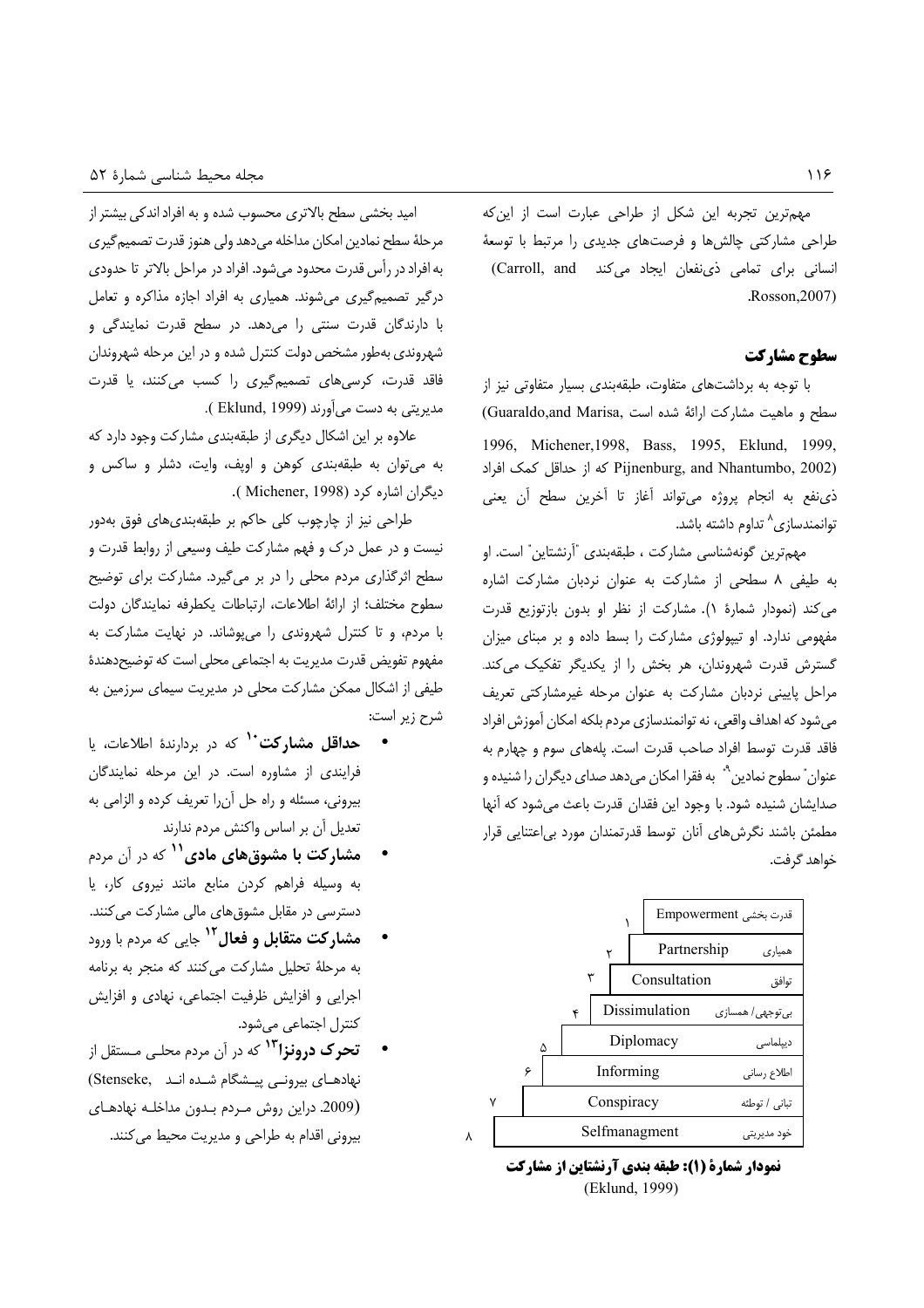# **پیامدها و تعارضات روشهای مشارکتی**

مشارکت ضمن برخورداری از مزایای زیاد، بی بهره از پیامدهای منفی نیست. مشارکت دارای پیامدهای متفاوتی است که دو گروه از ييامدها قابل تفكيك است:

- پیامدهای مشارکت به عنوان ابزار؛
- پیامدهای مشارکت به عنوان هدف.

در گروه اوّل ماهیت پیامدها با توجه به نوع نگرش به مشارکت مورد توجه قرار گرفته و بر این مبنا نیز امکان طبقهبندی پیامدها وجود دارد. در این گروه میتوان پیامدها را به شرح زیر برشمرد:

كاهش هزينه، پايدارى پروژهها، افزايش كارايي و افزايش بهرهورى، بهبود طراحی پروژهها، توزیع مناسبتر منابع، تحرکبخشی به منابع، افزايش پذيرش پروژەها، تضمين موفقيت برنامەها، تسهيم هزينەها، كسب اطلاعات لازم از محل، ارزيابي متناسب علتها و نيازها، برنامەریزی هماهنگ با واقعیتهای محلی، انتخاب گزینههای متناسب با شرایط و نیازهای مردم، ایجاد احساس مالکیت (Sammuel, 1987; Omiya, 2000; Bamberger, 1988; . Scharma , 2000).

زمانی که مشارکت به عنوان هدف مطرح است، خواستهها از مشارکت و پیامدهای آن اگرچه محدودتر ولی اساسیتر است. این پیامدها را میتوان به شرح زیر تفکیک کرد:

تعدیل توزیع قدرت در جامعه، ایجاد قدرت کنترل منابع، تحرک بخشی به جامعه و اجتماعات، بستر سازی برای استقرار در نظام برنامهریزی طراحی دموکراتیک، بستر سازی تغییر ساختار در نظام تصمیم گیری، سهیم کردن مردم در منابع کمیاب، ایجاد فرصت تحول برای گروههای فرودست، نهادسازی، تمرکززدایی، آموزش، ایجاد هم پیمانی بر سر راهبردها، دستیابی به اهداف و شکستن چارچوب سنتی،

(Bass, 1995, Buchy,and) قضايي (Bass, 1995) Hoverman, 2000, Omiya, 2000, Commission Of Spatial Development  $in$ Baltic Sea Region, 1998. . Pijnenburg, and Nhantumbo, 2002)

این پیامدها به صورت عام در مورد طراحی مشارکتی منظر نیز مصداق دارد. اما در طراحی، پیامدهای دیگری نیز وجود دارد که بیشتر تواناییهای طراحی مشارکتی را روشن میسازد:

۱– مشارکت اطمینان از برنامهریزی و مدیریت مؤثر منظر آینده فهم درک مردم از محیط و تغییر و حمایت از آن را ایجاد می کند .(Meekes, and Vos, 1999).

۲- مشارکت در منظر بـه کـاهش تـضادهـا، مـدیریت کـارا و منعطفتر، افـزايش مـشروعيت، اسـتفاده دانـش ويـژه مكـانى منجـر می شود (Stenseke, 2009).

۳– مشارکت به تعریف خوب مشکلات در طراحی منجـر شـده و به این ترتیب موفقیت طراحی را بیشتر تضمین می کند.

۴- جنبه حیاتی دیگر مشارکت عبارت است از پذیرش دانش و یادگیری. پذیرش منابع مختلف دانش و اشکال مختلف آن، بویژه دانش ایجاد شده حاصل تجربه در بستر محلی که بخشی از دانش علمی است. اگر فرایند یادگیری مشارکتی تشویق شود و ذی نفعان برای مشارکت در یافتن راهحلهای سازگار با شرایط محلی تهییج شوند به احتمال زياد قرين به موفقيت خواهد بود.

۵-در مقام پیش شرطهای موفقیت، عوامل بستر به مفهوم مکان و موقعیت خاص میتواند نقش حیاتی داشته باشند. مشارکت موجب پذيرش شرايط انحصاري هر ناحيه و منظر مي شود(Stenseke, 2009). ۶– مشاركت عمومى مى تواند ضمن ايجاد سرمايه اجتماعى، به تقويت جامعهٔ مدنی، بهبود توانایی جوامع محلی برای حل مشکلات و تعقیب ملاحظات و مسائل عمومی و مشترک اثرگذار باشد Santos and et) al, 2006). همواره مشاركت نتايج مثبت به دنبال نداشته وبرعكس گاه می تواند نتایج کاملاً منفی را نیز به بار آورد. همانطورکه سلمان (۲۰۰۴) اشاره می کند، سوال اصلی که در هر مورد باید پرسیده شود عبارت است از این که "آیا مشارکت واقعاً در پایداری نقش دارد؟".

مشارکت مردم محلی نباید به عنوان راه حلی ساده بدون عواقب تلقى شده بلكه بايد تحليل شود. با پاسخ به سئوالات: چرا، چگونه، و برای چه کسی؟ مشکلات و نتایج روزافزون مشارکت مردم محلی باید روشن و مورد بحث قرار گیرد(Stenseke, 2009).

از جمله نتایج منفی مشارکت میتوان به موارد زیر اشاره کرد:

١– یکی از اساسیترین مشکلات، غلبه بر تفاوتهای، قدرت موجود است. تعامل با این تضادها اغلب بهطور اجتناب ناپذیر زمان کار با گروههای ناهمگون رخ میدهد و مستلزم صرف زمان و دقت زیادی است.

بنابراین تعیین و تعریف هدف و مبنای فکری و تعادل میان نگرشها برای دستیابی به موفقیت اغلب چالش بزرگی محسوب می شود. از سوی دیگر عدم درک و لحاظ نکردن این تفاوتها و گاه تضادها اجرای برنامه را با مشکلات جدی روبهرو خواهد ساخت  $(Nicholas, 2002)$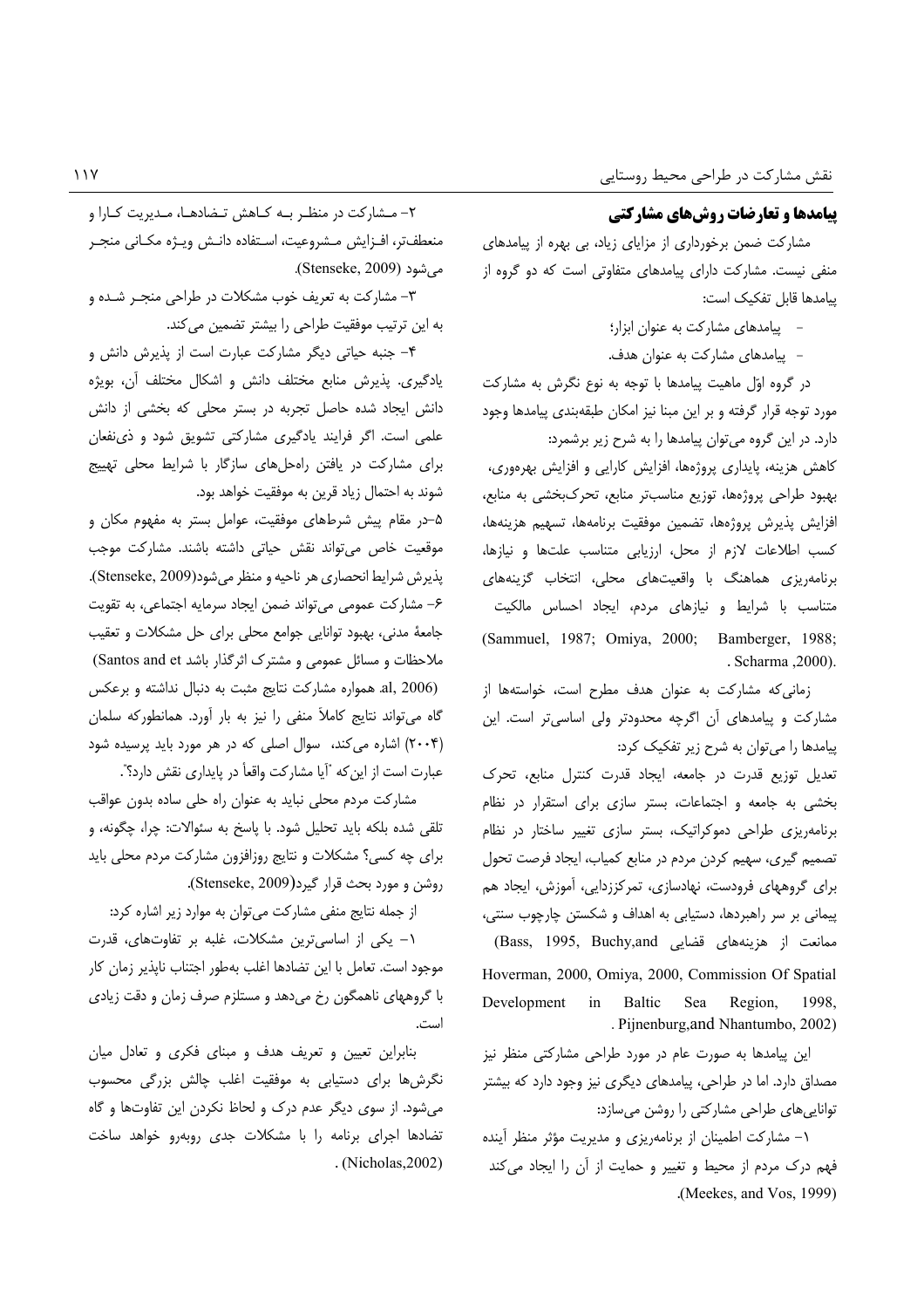٢– روشن ترين مشكل مشاركت صرف وقت و هزينهبر بودن آن است.

٣- مهمترين دام مشاركت محلى عبارت است از اين فرض متعصبانه که اجتماعات محلی واحدهای کوچک دارای جمعیت همگن هستند. غفلت از روابط قدرت بين مردم محلي و افراد و تمركز بر چگونگی تسهیل فرایند تعامل، منجر به غفلت از عوامل اصلی و پویایی کانونی، همچون تغییرات جمعیتی، توسعه فنی و بازار میشود.

۴- اجرای بی احتیاط مشارکت محلی ممکن است منجر به ایجاد تضاد در اجتماع محلی با آثار بلند مدت بر روابط و ظرفیت مشارکت . (Stenseke, 2009) .

۵– از دیگر پیامدها میتوان به موارد زیر اشاره کرد: صرف وقت، بیهودگی در صورت بی توجهی به تصمیمات، ارائه نادرست، از دست دادن مشروعیت در مقابل تصمیمات ناخواسته، خطر تحت تأثیر قرار گرفتن تصمیمات توسط گروههای مخالف، ایجاد تعارض و نگرانی، امکان اخذ تصمیمات نادرست که از نظر سیاسی غیر قابل اغماض .(Santos and et al, 2006)

۶– افراد آکادمیک عقیده دارند مشارکت در عمل و در هیچ کجا به شکل فرایند پایین به بالا و فرایندی باز که به صورت عام از آن دفاع شود، وجود ندارد. مشاركت ايدهآل و نظرى، اغلب فاقد كارآيي است و به عنوان ابزاری برای آزادی و توزیع قدرت، در مفهوم پیشنهادی آن وجود ندارد (Christians and et al., 2006). در حالي كه مشاركت عبارت است از راه حلی برای پاسخگویی به مجموعهٔ نارساییها در تصمیم سازی های دولت های محلی (Beebeejaun, 2006) .

# مواد و روشها **نقش مشارکت در طراحی کالبدی روستایی**

در سطح روستاهای کشور طرحهای کالبدی متفاوت طراحی و اجرا شده است که گستردهتر از همه طرحهای هادی روستایی است. بر اساس اصول طراحی منظر پیش بینی می شود در این طرحها به مشارکت توجه لازم شده باشد. وجود این مشارکت در مواردی مورد توجه است اما ركن كليدى را تشكيل نمى دهد، ضمن اين كه از اصول و روش های مذکور طراحی منظر استفاده چندانی نشده است.

بر اساس هدف تهیه و اجرای طرح هادی روستایی که فراهم ساختن بستر كالبدى توسعهٔ روستايى است، تحول و تغيير منظر روستایی شکل می گیرد. همان گونه که بیان شد توجه به مبانی اصولی

طراحی و بویژه مشارکت می تواند در پایداری این منظر نقش تعیین كنندهاى ايفا كند. اما سئوال اساسى اين است كه تاچه حد به مشاركت در چارچوب طراحی منظر پرداخته شده است.

به این منظور چند شاخص مبین آثار مشارکت انتخاب شده که از مطالعة ارزيابي آثار طرح هادي استخراج شده است. به منظور انتخاب نمونهها در این مطالعه از نمونهگیری احتمالی استفاده شده است. سپس روستاهای نمونه با توجه به اثر عوامل طبیعی و اکولوژیک در توزیع روستاها بر مبنای پهنهبندی اقلیمی مرتضی کسمایی و با توجه به  $D = \frac{B}{\sum B} * 100$  ووش E=(C+D)/Z که در آن 100 $C = \frac{A}{\sum A} * 100$ B انتخاب شده است.در فرمول یاد شده A نشان دهندهٔ تعداد آبادی و مساحت هر پهنه است، که ۲۵ روستا از کل جامعهٔ آماری (۶۷۰ آبادی) را در بر می گیرد.

برای اثبات نقش مشارکت در بهبود کیفیت و پایداری طراحی بافت كالبدى روستايي تلاش شد تا شاخصها مراحل متفاوتى از شناخت تا مدیریت اجرایی را در برداشته باشند. به این منظور از ۹ شاخص استفاده شد که این شاخص ها عبارتند از :

- پیش بینی سوانح طبیعی؛
- فضاهای تاریخی موجود در بافت؛
	- تحليل وطراحي شبكه معابر؛
	- سمت توسعه فيزيكي روستا؛
		- نگرش حاكم ؛
			- واقع گرايي؛
		- ضوابط و معيارها؛
		- اولویتهای اجرایی؛
			- مدیریت اجرایی.

#### يافتههاو نتايج تحقيق

نتایج حاصل مشارکت، یا عدم مشارکت بر اساس شاخصهای انتخابی به تفکیک مورد بررسی قرار گرفته است:

## پیش بینی سوانح طبیعی

در شناخت و تحلیل سوانح طبیعی مشارکت در ابعاد مختلف می تواند جلوه گر باشد. یکی از این موارد شناخت و پیش بینی سوانح طبیعی زلزله، سیل، رانش، لغزش و مانند آن است. برای شناسایی این سوانح روشهای علمی وجود دارد که در کنار آن دانش بومی نیز از توان مناسبی برای شناسایی این سوانح برخوردار است. در صورت بذل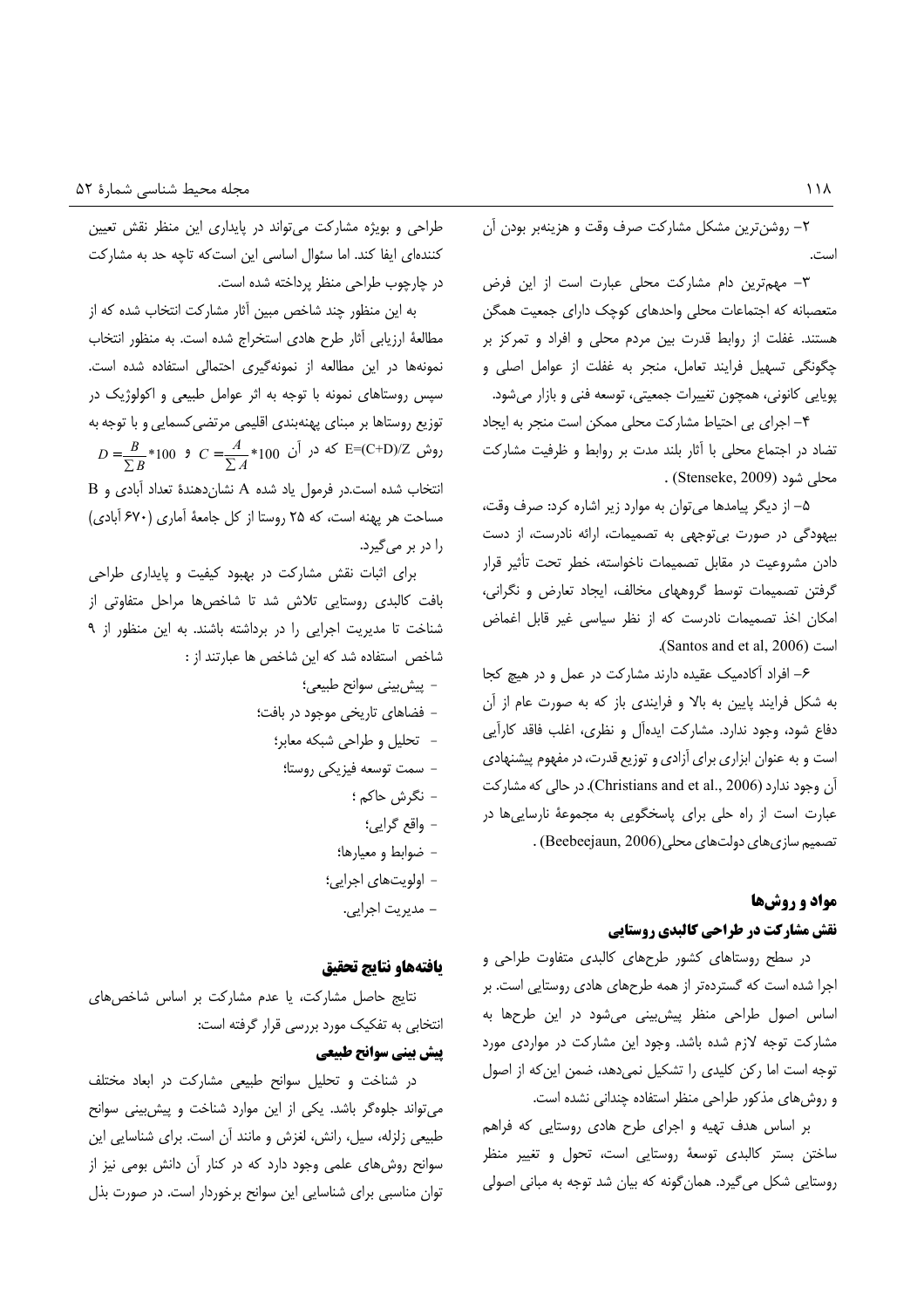توجه به مشاركت امكان دريافت اطلاعات از سوابق، نشانهها و آثار این اتفاقات و مانند أن وجود دارد تا بر اساس أن طراح تمهیدات لازم را به منظور پایداری محیط پیش بینی کند.

بررسی نشان میدهد که در طرحهای هادی خطرهای تهدیدکننده احتمالی روستاها بخوبی بررسی نمیشود (بنیاد مسکن انقلاب اسلامی، ١٣٨٢). درحالی که مشارکت مردمی بسهولت می تواند بستر لازم برای درک این خطرها را فراهم سازد، به این فرصت توجه چندان*ی* نمیشود.

### فضاهای تاریخی موجود در بافت

فضاهای تاریخی در بافت کالبدی حکم نگین انگشتری بر هویت کالبدی سکونتگاهها، بویژه سکونتگاههای روستایی دارند که اغلب به دلایل مختلف نیز مورد توجه مردم است. بر این اساس پیش بینی میشود طراح در مراحل مختلف شناخت تا طراحی برای تقویت هویت كالبدى توجه ويژهاى به آن مبذول كند. عدم توجه لازم، همچنين پرهیز از جلب مشارکت در حد دریافت اطلاعات منجر شده است تا بررسی وضعیت فضاهای تاریخی در طرحهای هادی نشان دهد که طرحهای یادشده برخوردی سطحی و گذار با این موضوع داشتهاند (بنياد مسكن، ١٣٨٢).

بدیهی است که این کم توجهی در مراحل تحلیل و طراحی نیز انعکاس می یابد. توجه به مشارکت می تواند ضمن شناسایی مناسب فضا، از عناصر ارزشمند آن به عنوان نشانهها، سمبلها و نمادهای با ارزش بهره گیرد و به طراحی مناسب و اصولی دست یازیده از آن برای بهبود کیفیت منظر روستایی بهره برد. اتفاقی که در عمل کمتر به حقيقت مي پيوندد.

#### تحليل و طراحي شبكة معابر

شبکهٔ معابر به عنوان اسکلت کالبدی روستا از کارکردی چندگانه برخوردار است كه هرگونه مداخله در آن مى تواند بافت را دچار دگرگونی جدی ساخته و ساختار کالبدی روستا را در هم بریزد. تحلیل صحیح و متناسب با واقعیتها و درک نیازهای مردم می تواند کمک شایانی به طراحی مناسب این عناصر کالبدی کند. این مهم هنگامی امکان پذیر است که به شیوهای مناسب مشارکت مردم جلب شود. حال آن که بررسی نشان می دهد که تحلیل شبکهٔ معابر چندان شایسته صورت نگرفته است.

به همین دلیل نیز طراحی شبکه معابر با واقعیت تفاوت جدی دارد (بنیاد مسکن انقلاب اسلامی، ۱۳۸۲). در صورت استفاده از ابزارهای مناسب مشارکتی در تحلیل و طراحی، این شبکه می تواند

منجر به تغییر متناسب و پایدار در ساختار کالبدی روستا شده بافتی منسجم و یکپارچه، منطبق با نیازها را فراهم و تفاوت میان الگوی طراحی شده و الگوی اجرا شده را کاهش دهد.

# سمت توسعة فيزيكي روستا

از جمله مصدادیق عینی تعیینکننده مشارکت، در تعیین سمت توسعهٔ اًتی روستا در الگوی طراحی بافت کالبدی جلوه مییابد. به هر میزان که مشارکت مردم افزایش یافته است میزان همسویی انتخاب سمت توسعهٔ فیزیکی روستا با گرایشهای مردمی انطباق بیشتری داشته است (بنياد مسكن انقلاب اسلامي، ١٣٨٢).

این موضوع موجب تطبیق وهماهنگی میان خواستهها و طراحی (از اصول بنیادین مشارکت) شده است، از سوی دیگر جلسات مشاركتي منجر به آموزش مردم شده و بهبود رفتار آنها در مقابل منابع در دسترس روستاییان میشود.

این درحالی است که به دلیل عدم بهرهمندی از روشهای مشارکتی و عدم توجه به اصول طراحی منظر در شناخت، تحلیل و در نهایت طراحی منجر به تناقصهایی شده که پایداری طرح را خدشهپذیر مىسازد.

# نگرش به طراحی بافت کالبدی

طراحی منظر همان گونه که پیشتر عنوان شد از اصول خاصی تبعیت می کند. ولی بهدلیل حاکمیت تفکر فن سالارانه و شهرگرا در طراحی بافت روستایی، طراحی کالبدی بشدت متأثر از تفکر شهرگرا و فارغ از واقعیتهای مکانی و زمانی کرده است. بررسی انجام شده حکایت از آن دارد که عوامل فیزیکی در طراحی نقش تعیین کننده داشتهاند. ۷۰/۶ درصد از فراوانی مشخصههای بررسی شده در طرحهای نمونه انتخابی مؤید نظریه مذکور است (بنیاد مسکن انقلاب اسلامی، ١٣٨٢). در حالي كه طراحي، فعاليت صرف فيزيكي نيست. عدم استفاده از مکانیزم مناسب مشارکت از علتهای اصلی این نوع نگرش فیزیکی، علیرغم ساختار مطالعاتی طرح هادی است. از سوی دیگر بی توجهی به مبانی اجتماعی و اقتصادی شکل دهندهٔ کالبد منجر به طراحی الگوهای کالبدی انتزاعی و فارغ از زمان و مکان میشود كه نتيجهٔ أن عدم توجه به الگوهاى بافت روستايى موجود است (بنياد مسكن انقلاب اسلامي، ١٣٨٢). اين خود به دو دليل اصلى است:

- ١- عدم توجه به اصول طراحي منظر،
- ٢- بي توجهي به مشاركت مردم كه باعث توجه صرف به مسائل كالبدى و فيزيكى شده است.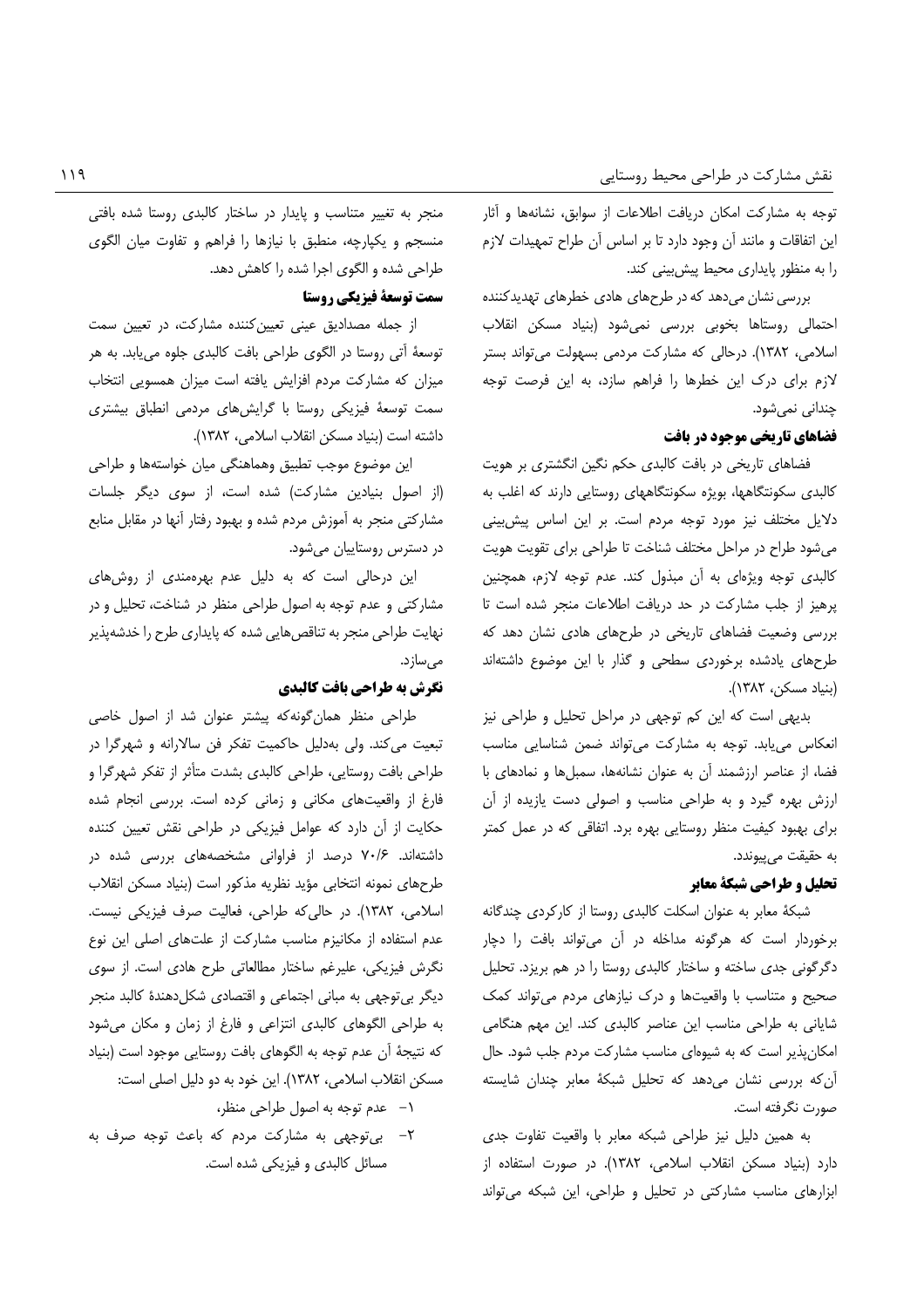## واقع گرایی

واقع گرایی، یا درک عینیتها با مشارکت ارتباطی تنگاتنگ دارد. به همین دلیل با افزایش مشارکت میزان واقع گرایی طرحها فزونی می یابد. ارزیابی طرحهای هادی نشان می دهد که در این طرحها ۶۰ درصد از واقعیتها انعکاس می یابد (بنیاد مسکن انقلاب اسلامی، ۱۳۸۲). بدیهی است که چنین طرحی در صورتی که بتواند از توانایی های مشارکت مردمی در طراحی به معنای واقعی خود بهرهمند شود، می تواند از توانمندی و تواناییهای بیشتری برخوردار شود.

# ضوابط و معیارهای طراحی بافت کالبدی

ضوابط و معیارهای طراحی بافت کالبدی روستایی باید متأثر از واقعیتها و شرایط حاکم بر روستا باشد و بر اساس تفاوتهای ماهوی محیطی، اجتماعی و اقتصادی روستا، این ضوابط ارائه شود. در حالی که ضوابط بیشتر متأثر از ضوابط شهری است و آنچه با این عنوان ارایه می شود گاه متفاوت از آن چیزی است که در روستاها عینیت دارد (بنیاد مسکن انقلاب اسلامی، ۱۳۸۲). بهرهمندی از مشارکت می تواند بستر ارتقای کیفی ضوابط و تطبیق بیشتر با شرایط زمانی و مکانی را فراهم سازد .

# اولویتهای اجرایی

طراحی کالبدی به اقدامات اجرایی تبدیل میشود که بر حیات مردم مؤثر است. بدیهی است برنامهٔ اجرایی متأثر از اولویتبندی ارائه شده در طرح هادی است. مشارکت بیتردید منجر به شناسایی و تحلیل نیازهای مردم شده است و در اولویتبندی بازتاب می یابد. بررسی انجام شده نشان می دهد که ۵۰ درصد از طرحهای مورد بررسی فاقد اولویتبندی بوده و ۵۰ درصد دارای اولویتبندی نیز به نحو شايستهاى اقدام نكردهاند (بنياد مسكن انقلاب اسلامى، ١٣٨٢). مديريت اجرايي

# مشارکت به مفهوم توانمند ساختن مردم است، به نحوی که مجموعهٔ عوامل اثرگذار بر محیط زندگی خود را کنترل کنند. بدیهی است زمانی طراحی به محیط پایداری منجر خواهد شد که مردم آن را پذیرفته و مدیریت کنند. اما بر اساس تفکر حاکم بر نظام برنامهریزی بالا به پایین کمتر این مهم امکان بروز و ظهور می پابد. در طرحهای هادی کمتر موضوع مذکور مورد توجه قرار گرفته و تأکید بر نهادهای بيروني است تا مردم روستايي (بنياد مسكن انقلاب اسلامي، ١٣٨٢). این درحالی است که ۶/۵ درصد از جامعه مورد سئوال علاقهمند به مشارکت در کلیهٔ مراحل طرح بودهاند. در این میان ۳۴/۴ درصد حاضر

به مشاركت در مرحلهٔ طراحى، يا مشاركت فكرى، ١٢ درصد به مشارکت نیروی انسانی و ۶/۲ درصد مشارکت مالی و ۴۹/۵ درصد نیز علاقه مند به مشاركت همه جانبه (هرسه مورد) بودهاند (عظيمى و جمشیدیان، ۱۳۸۴). حاصل تعامل و مشارکت با مردم در طرحهای هادی روستایی منجر به شکل گیری سه رویکرد می شود:

الف- رویکرد رویارویی: که در آن مشارکت شکل نگرفته و منجر به کنش متقابل دستگاه مجری و مردم شده است. که نتیجهٔ آن افت در تأثیرگذاری و کارایی، کاهش وجههٔ اجتماعی نهاد محلی و نتیجه باخت - باخت است.

ب- رویکرد رویگردانی: که طی آن بی اعتنایی و بی تفاوتی به طرح، آرمانهای طرح را دچار چالش می کند و آثار قابل قبولی را برای جامعه میزبان به بار نیاروده و طراحی و برنامهریزی صورت گرفته خشک و غیر منعطف است.

ج- رویکرد رویآوری: منجر به پذیرش طرح، نگهداری از دستاوردهای آن و افزایش کارآیی و تأثیر ماندگارتر طرح شده است. با وجود رویکرد توسعهٔ برونزا، زمانی که بر توان و توانایی مردم روستا تکیه شده است انجام طرح منجر به توانمندی و بالندگی نهاد محلی و روستاييان شده است (بنياد مسكن انقلاب اسلامي،١٣٨۶).

با توجه به مجموع شرایط باید پذیرفت که مشارکت حتی در شکل نارسای موجود، میتواند بستر مناسبی را برای بالندگی فراهم ساخته، نقش مؤثری در پایداری محیط روستایی ایفا میکند.

### تتشهادها

امروزه به دلایل مختلف، فضاهای روستایی دچار تحول شده و دگر گونی های شدیدی را تجربه می کند. همزمان، انواع مداخلات برونزا بر شدت این تغییرات می افزاید که می تواند بسترساز ناپایداری محیط روستایی شده و آن را دچار آشفتگی سازد. این تحولات حاصل رفتارها و تصمیمات نقش آفرینان مختلفی است که هر یک در جستوجوی منافع خاص خود هستند. این شرایط باعث شده است تا در سیمای سرزمین، ارزش های طبیعی، اجتماعی، اقتصادی و کالبدی همانند زیبایی طبیعی، روح و هویت طبیعی مکان و مانند آنها روندی فرساینده را تحربه كنند.

بدیهی است که طراحی می تواند با بهرهمندی از نگرشی کل گرا، در تعامل متقابل با محیط طبیعی، منافع متضاد افراد، گروهها و سازمانها را دریابد و سرانجام با درک یکپارچگی میان اجزای سیستم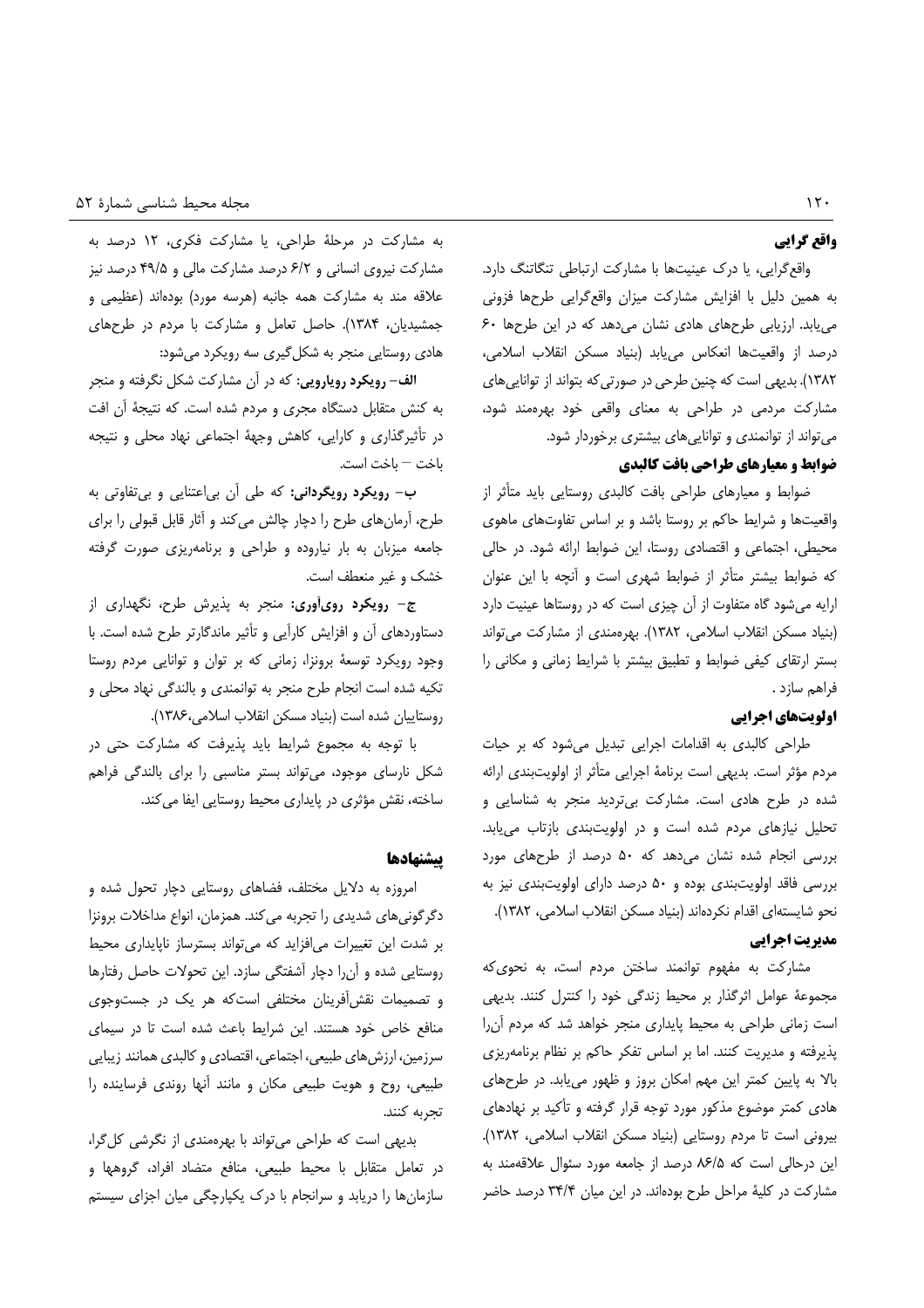در سطوح مختلف، بستر پایداری محیط را فراهم سازد. علاوه بر آن دستیابی به پایداری مستلزم ایفای نقش افراد و گروههای مختلف است که مشارکت را اجتنابناپذیر میسازد. مشارکت از این توان و توانایی برخوردار است كه بتوانند فضا و بستر مناسب براى اين همگرايى را فراهم سازند. از سوی دیگر طراحی صرفأ فعالیت فیزیکی نیست بلکه ترجمان محیطی- اکولوژیک و اجتماعی- اقتصادی فضای روستایی است. مشاركت ابزار اين ترجمان به شمار مي آيد. مشاركت با ايجاد فضای مناسب، بستر آموزش، تسهیم دانش، دسترسی به دانش محلی، تعدیل منافع فردی بهمنظور منافع گروهی ; که در گرو پایداری محیط است ; كاهش تضادها، مديريت كارا و منعطفتر و افزايش مشروعيت، استفاده از دانش ویژه محیطی را فراهم میسازد.

مجموعهٔ این عوامل باعث می شود که به مشارکت به عنوان روشی برای طراحی پایدار نگریسته شود. بنابراین با وجود مشکلات ذاتی و چالش های مشارکت، به کارگیری آن فرصتهایی را ایجاد می کند تا حداقل فرسایش طبیعی و زیبایی شناسانه محیط تعدیل، با افزایش دانش و آگاهی و ایجاد تعلق خاطر مکانی، فشارهای وارده اندکی کاهش پابد. با بهکارگیری دانش بومی، هویت مکانی \_ فضایی و ارزشهای محلی محیط کمتر دچار تحول شده وسرانجام منجر به شکل گیری نهادها و نهادینه شدن الگوهایی شود که در پایداری محیط مؤثرند. دستیابی به این موارد یادشده نیازمند اقدامات زیر است:

# ۱- آموزش و ترویج فرهنگ مشارکتپذیری و مشارکت جویی؛ ٢- أشنايي با اصول و مديريت مشاركت؛ ٣- آموزش روشهای مشارکتی و بومی سازی آن؛ ۴- تشویق و ایجاد انگیزههای لازم برای استفاده از روشهای مشاركتي در طراحي منظر روستايي. مجموع اين شرايط مي توانند زمینهٔ استفاده از مشارکت با تأکید بر روششناسی خاص آن به عنوان رویکردی برای بهبود منظر، ارتقای کیفیت محیط و یایداری منظر روستایی را فراهم سازند.

#### بادداشتها

1-Holistic 2-Cultural Landscape 3-Defined landscape designed and created intentionally by man 4-Organically evolved landscape 5-A relict (or fossil) landscape 6-Continuing landscape 7-Associative cultural landscape 8-Empowerment 9-Tokenism 10-Minimal participation 11-Participation for material incentives 12-Interactive participation 13-Self-mobilization

#### منابع مورد استفاده

بنياد مسكن انقلاب اسلامي. ١٣٨٢. ارزيابي تهيهٔ طرحهاي هادي روستايي(جلد ۴)، بنياد مسكن انقلاب اسلامي، تهران

بنیاد مسکن انقلاب اسلامی. ۱۳۸۶. ارزشیابی اجرای طرحهای هادی روستایی، بنیاد مسکن انقلاب اسلامی، تهران

راهب، غ.١٣٨۶. درنگی در مفهوم روستا، محیط شناسی، شماره ۴۱، بهار، صص١٠٥-١١۶

سعیدی، ع. ۱۳۸۷. الزامات محیطی مداخله در سکونتگاههای روستایی، مرکز تحقیقات ساختمان و مسکن، تهران، صص ۳–۱۸

عظیمی، ن.ا. ،جمشیدیان، م. ۱۳۸۴. بررسی آثار کالبدی اجرای طرحهای هادی روستایی، مطالعهٔ مورد غرب گیلان، هنرهای زیبا، شمارهٔ ۲۲، تابستان، ص ۲۵–۳۴

علی الحسابی، م. ۱۳۸۷. حلاوتهای طراحی روستایی، مبانی مداخله در محیط کالبدی سکونتگاههای روستایی، مرکز تحقیقات ساختمان و مسکن، صص۱۹–۲۴

American Planning Association, (APA) .2006. Planning and Urban Design Standards, Johan wiely.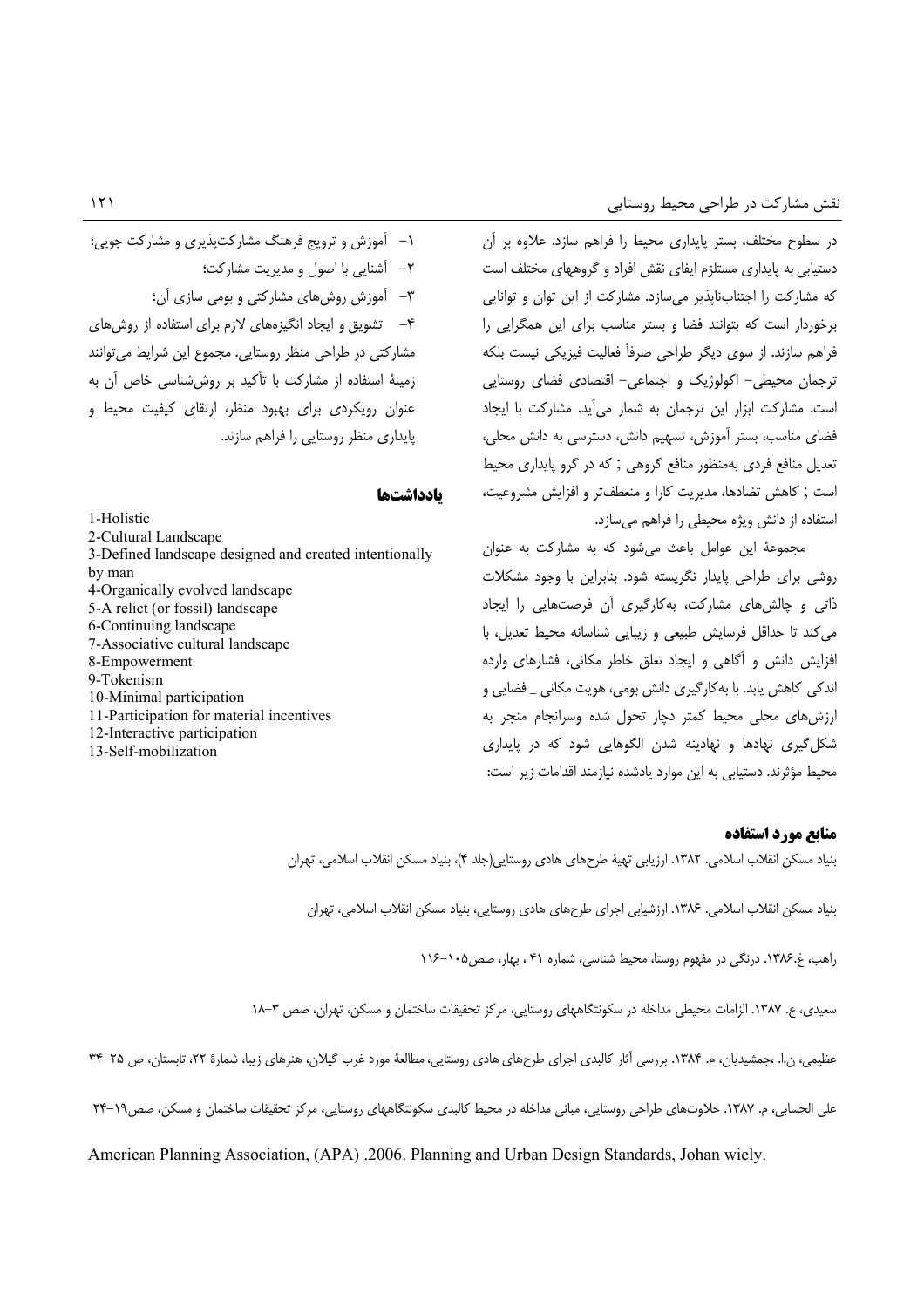Antrop, M. 2005. Why landscapes of the past are important for the future, Landscape and Urban Planning 70, pp. 21–34.

Bamberger,M. 1988. The Role of Community Participation in Development, Planning and Project Management, EDI, World Bank.

Bass, S. 1995. Participation in strategies for sustainable development, international institute for Environment & Development.

Beebeejaun, Y. 2006. The Participation Trap: The limitation of Participation for Ethnic and Racial Groups, International Planning Studies, Vol 11, No.1 , pp. 3-18.

Buchecker, M., M**.,**Hunziker**,** F**.** ,Kienast **.**2003. Participatory landscape development: overcoming social barriers to public involvement, Landscape and Urban Planning, 64, pp. 29–46.

Buchecker, M., F., Jacqueline, C.,Hoppner. 2007. Assessing psycho-social effects of participatory landscape planning, ,Landscape and Urban Planning 83, pp. 196-207.

Buchy,M., S., Hoverman. 2000. Understanding Public Participation in Forest Planning a Review, Forest Policy and Economics, pp. 15-25.

Carroll, J.M. and M. B., Rosson. 2007. Participatory design in community informatics, Design Studies 28, pp. 243- 261.

Chambers, R. 1994. Participatory Rural Approach Challenge, Potentials and Paradigm, World Development, Vol. 22, No 10, pp. 1437-1454.

Christians, B. ,et al. 2006. Tyranny/ Transformation: Power and Paradox in Participatory Development, Qualitative Social Research, Vol. 7, No. 2.

Commission of Spatial Development in Baltic Sea Region. 1998. Spatial Planning For Sustainable Development In Baltic Sea Region.

Council of Europe.2000. the European landscape convention. Strasbourg.

ECLA (Economic Commission for Latin America). 1973. Popular Participation In development, Community Development Journal, Oxford, Vol.8 No3. pp. 77-92.

Eklund, L. 1999. From Citizen Participation to Community Empowerment, University of Tampere.

Guaraldo, Ch., B., Marisa .1996. A Ladder of Community Participation For Under development Countries, Habitat, Vol. 20 No 3, September 1996, Pp. 431-444

Kelley, K.H. ,V., Vlaenderen. 1995. Evaluation, Participation Processes in Community Development , evaluation and Program Planning Vol. 18,No. 4, pp. 371-383.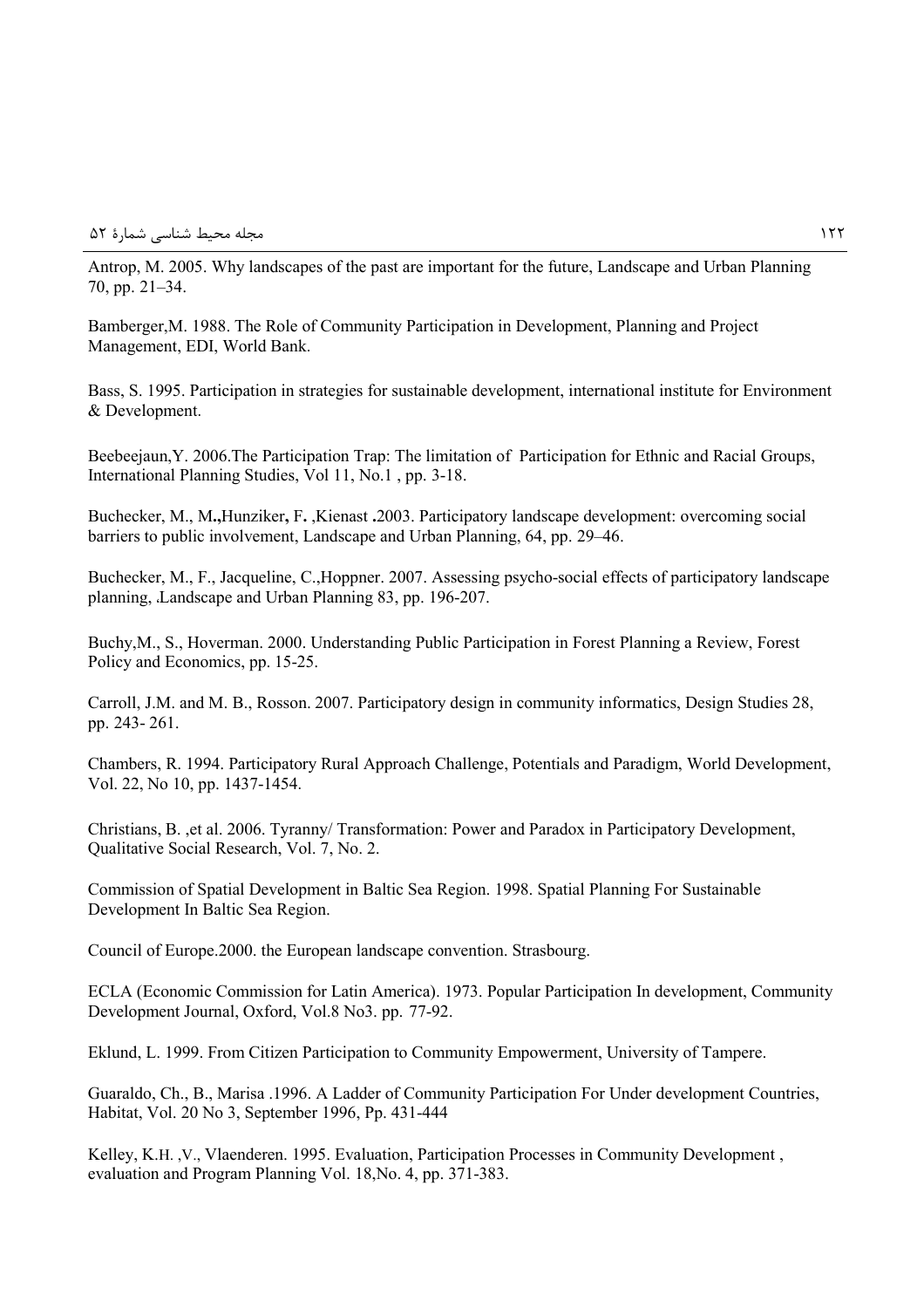Kohen, j. & Uphoff, N.T. 1979. Feasibility and application of rural Development, participation, A State Of The Art Paper, Cornell University.

Linehan, J. R., G. ,Meir.1998. back to the future, back to basics: the social ecology of Landscapes and the future of landscape planning Landscape and Urban Planning, Vol.42, Issues 2-4. 7, pp. 207-223

Luz, F. 2000., Participatory landscape ecology, A basis for acceptance and implementation Landscape and Urban Planning, 50, pp. 157-166.

Marcucci, D.J. 2000. Landscape history as a planning tool, Landscape and Urban Planning 49, pp. 67-81.

Matthies, E. , D**.**,Krumker. 2000. Participatory Planning , a heuristic for Adjusting Interventions to the Context, Journal of Environmental Psychology Volume 20, Issue 1, pp. 65-74.

Meekes,H., W.,Vos .1999. Trends in European cultural landscape development: perspectives for a sustainable future ,Landscape and Urban Planning 46, pp. 3-14.

Michener,J.V. 1998. The Participatory Approach, Contradiction and Co – Option in Burkina Faso, World Development, Vol. 26, No12, pp. 2105-2118.

Nicholas, L. 2002. Participatory program planning: including program participants and evaluators, evaluation and program planning, Vol. 25, Issue 1, February, pp. 1-14.

Omiya, J. 2000. Citizen Participation for Good Governance and Development at local level in Kenya, Regional Dialogue, Vol. 21, No1, pp 198-212.

Pears, A., M., Stiefel. 1979. Inquiry into participation; A Research Approach, Genève, UNRISD.

Pijnenburg, B., I.,Nhantumbo. 2002. Participation Development Intervention In Mozambique, Development in Practice, Vol. 12, No.2. Vol. 12, No. 2, pp. 192-199

Rahman, M.D.A. 1981. Concept of an Inquiry, in development, Seeds Of Change, Rome, SID.

Rössler, M. 2003. Linking Nature and Culture: World Heritage Cultural Landscapes, World Heritage, UNESCO.

Sammuel, P. 1987. Community Participation in Development Projects, World Bank.

Sanoff,H. 2007. Special issue on participatory design, Design Studies, Vol. 28, Issue 3, pp. 213-215.

Santos, R.and et al. 2006. Stakeholder participation in the design of environmental policy mixes, Ecological Economics, 60, pp. 100-110.

Scharma, C. K. 2000. Popular Participation For Good Governance and Development at local level, the case of Botswana, Regional Development Dialogue, Spring Vol. 21, No1, pp.177-191.

Selaman, P. 2006. Planning at Landscape scale, Rutledge.